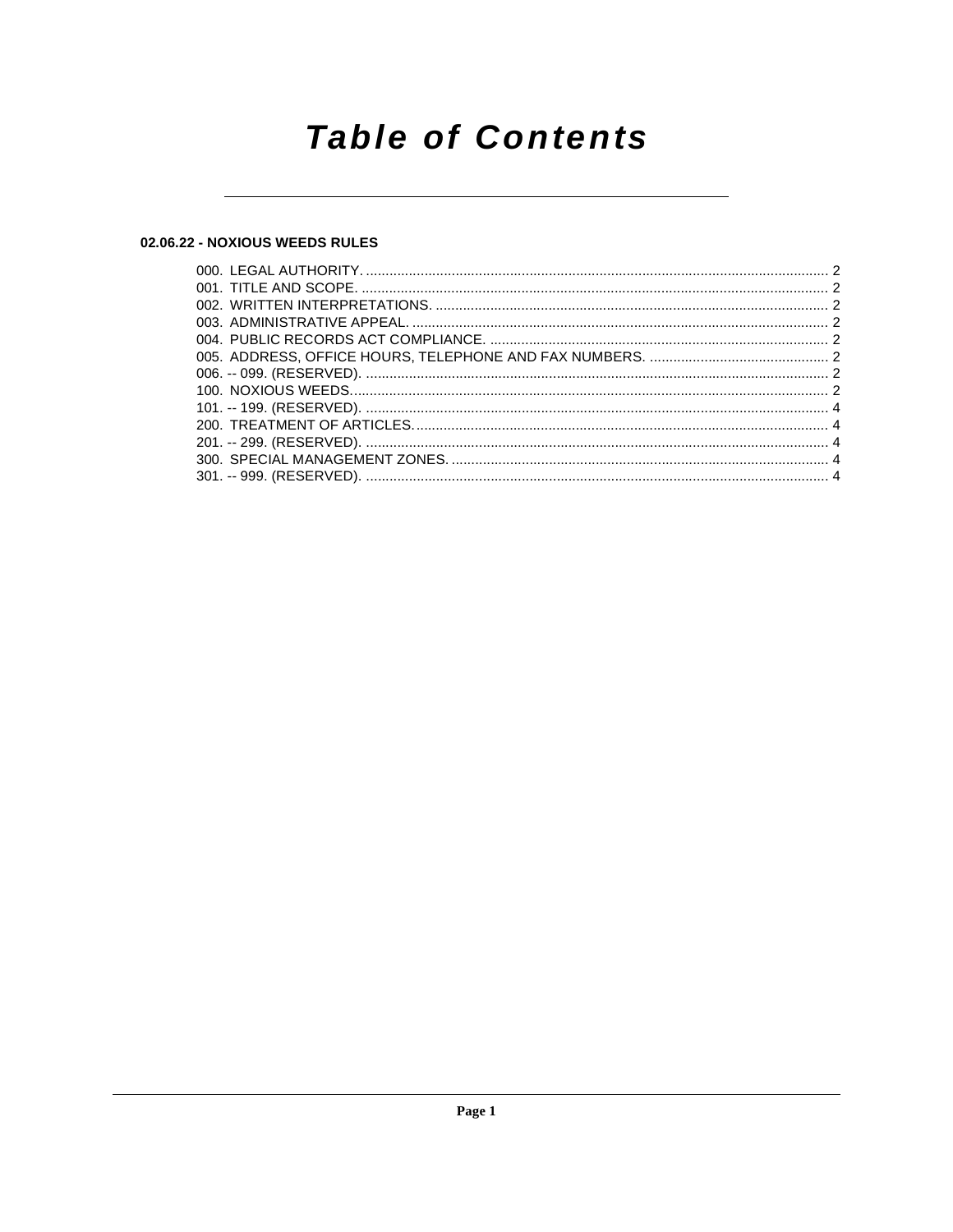#### **IDAPA 02 TITLE 06 CHAPTER 22**

#### **02.06.22 - NOXIOUS WEEDS RULES**

#### <span id="page-1-1"></span><span id="page-1-0"></span>**000. LEGAL AUTHORITY.**

| This chapter is adopted under the legal authority of Section 22-2403, Idaho Code. | $(3-30-01)$ |
|-----------------------------------------------------------------------------------|-------------|
|                                                                                   |             |

## <span id="page-1-2"></span>**001. TITLE AND SCOPE.**

**01. Title**. The title of this chapter is IDAPA 02.06.22, "Noxious Weed Rules". (3-30-01)

**02. Scope**. These rules identify those noxious weeds which have been officially designated by the Director as Noxious Weeds in the state of Idaho, designates articles capable of disseminating noxious weeds, requires treatment of articles to prevent dissemination of noxious weeds and provides authority to designate special management zones for management of noxious weeds. (3-30-01) management zones for management of noxious weeds.

#### <span id="page-1-3"></span>**002. WRITTEN INTERPRETATIONS.**

There are no written interpretations of these rules. (3-30-01)

#### <span id="page-1-4"></span>**003. ADMINISTRATIVE APPEAL.**

There is no provision for administrative appeals before the Idaho State Department of Agriculture under this chapter. (3-30-01)

#### <span id="page-1-5"></span>**004. PUBLIC RECORDS ACT COMPLIANCE.**

These rules are public records and are available for inspection and copying at the department. (3-30-01)

#### <span id="page-1-6"></span>**005. ADDRESS, OFFICE HOURS, TELEPHONE AND FAX NUMBERS.**

**01.** Physical Address. The central office of the Idaho State Department of Agriculture is located at 1 Penitentiary Road, Boise, Idaho 83712-0790. (3-30-01) 2270 Old Penitentiary Road, Boise, Idaho 83712-0790.

**02. Office Hours**. Office hours are 8 a.m. to 5 p.m., Mountain Time, Monday through Friday, except designated by the state of Idaho. (3-30-01) holidays designated by the state of Idaho.

**03. Mailing Address**. The mailing address for the central office is Idaho State Department of Agriculture, P. O. Box 790, Boise, Idaho 83701.

**04. Telephone Number**. The telephone number of the central office is (208) 332-8540. (3-30-01)

<span id="page-1-10"></span>**05. Fax Number**. The fax number of the central office is (208) 334-4062. (3-30-01)

#### <span id="page-1-7"></span>**006. -- 099. (RESERVED).**

#### <span id="page-1-8"></span>**100. NOXIOUS WEEDS.**

**01. Designation of Noxious Weeds**. The following weeds are hereby officially designated and d as noxious: (7-1-93) published as noxious:

- <span id="page-1-9"></span>**a.** Buffalobur (Solanum rostratum) Dun. (7-1-93)
- **b.** Canada thistle (Cirsium arvense) (L.) Scop. (7-1-93)
- **c.** Common crupina (Crupina vulgaris) Cass. (7-1-93)
- **d.** Dalmatian toadflax (Linaria dalmatica) (L.) Mill. (7-1-93)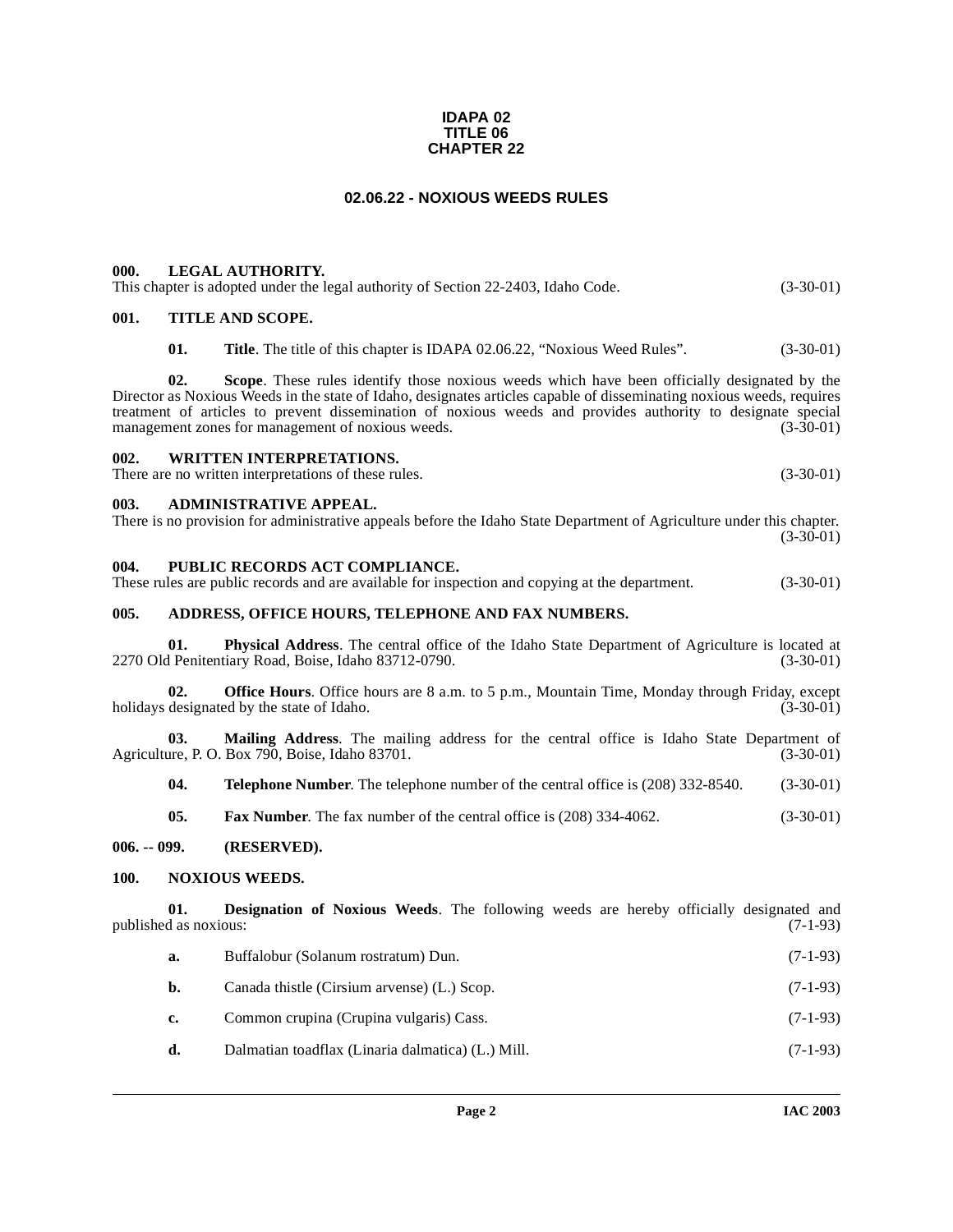| <b>IDAHO ADMINISTRATIVE CODE</b><br><b>Department of Agriculture</b> |                                                     | <b>IDAPA 02.06.22</b><br><b>Noxious Weeds Rules</b> |
|----------------------------------------------------------------------|-----------------------------------------------------|-----------------------------------------------------|
| e.                                                                   | Diffuse knapweed (Centaurea diffusa) Lam.           | $(7-1-93)$                                          |
| f.                                                                   | Dyers woad (Isatis tinctoria) L.                    | $(7-1-93)$                                          |
| g.                                                                   | Eurasian watermilfoil (Myriophyllum spicatum)       | $(3-30-01)$                                         |
| h.                                                                   | Field bindweed (Convolvulus arvensis) L.            | $(7-1-93)$                                          |
| i.                                                                   | Henbane (Hyoscyamus niger) L.                       | $(7-1-93)$                                          |
| j.                                                                   | Johnsongrass (Sorghum halepense) (L.) Pers.         | $(7-1-93)$                                          |
| k.                                                                   | Jointed goatgrass (Aegilops cylindrica) Host.       | $(7-1-93)$                                          |
| l.                                                                   | Leafy spurge (Euphorbia esula) L.                   | $(7-1-93)$                                          |
| m.                                                                   | Loosestrife (Lythrum salicaria) L.                  | $(7-1-93)$                                          |
| n.                                                                   | Matgrass (Nardus stricta).                          | $(7-1-93)$                                          |
| 0.                                                                   | Meadow knapweed (Centaurea pratensis).              | $(7-1-93)$                                          |
| р.                                                                   | Milium (Milium vernale).                            | $(7-1-93)$                                          |
| q.                                                                   | Orange hawkweed (Hieracium aurantiacum) L.          | $(7-1-93)$                                          |
| r.                                                                   | Musk thistle (Carduus nutans) L.                    | $(7-1-93)$                                          |
| s.                                                                   | Perennial pepperweed (Lepidium latifolium) L.       | $(7-1-93)$                                          |
| t.                                                                   | Perennial sowthistle (Sonchus arvensis) L.          | $(7-1-93)$                                          |
| u.                                                                   | Poison hemlock (Conium maculatum) L.                | $(7-1-93)$                                          |
| V.                                                                   | Puncturevine (Tribulus terrestris) L.               | $(7-1-93)$                                          |
| w.                                                                   | Rush skeletonweed (Chondrilla juncea) L.            | $(7-1-93)$                                          |
| x.                                                                   | Russian knapweed (Centaurea repens) L.              | $(7-1-93)$                                          |
| y.                                                                   | Scotch broom (Cytisus scoparius) (L.) Link.         | $(7-1-93)$                                          |
| z.                                                                   | Scotch thistle (Onopordum acanthium) L.             | $(7-1-93)$                                          |
| aa.                                                                  | Silverleaf nightshade (Solanum elaeagnifolium) Cav. | $(7-1-93)$                                          |
| bb.                                                                  | Skeletonleaf bursage (Cambrosia tomentosa) Nutt.    | $(7-1-93)$                                          |
| cc.                                                                  | Spotted knapweed (Centaurea maculosa) Lam.          | $(7-1-93)$                                          |
| dd.                                                                  | Syrian beancaper (Zygophyllum fabago) L.            | $(7-1-93)$                                          |
| ee.                                                                  | Tansy ragwort (Senecio jacobaea) L.                 | $(7-1-93)$                                          |
| ff.                                                                  | Toothed spurge (Euphorbia dentata).                 | $(7-1-93)$                                          |
| gg.                                                                  | Whitetop (Cardaria draba) (L.) Desv.                | $(7-1-93)$                                          |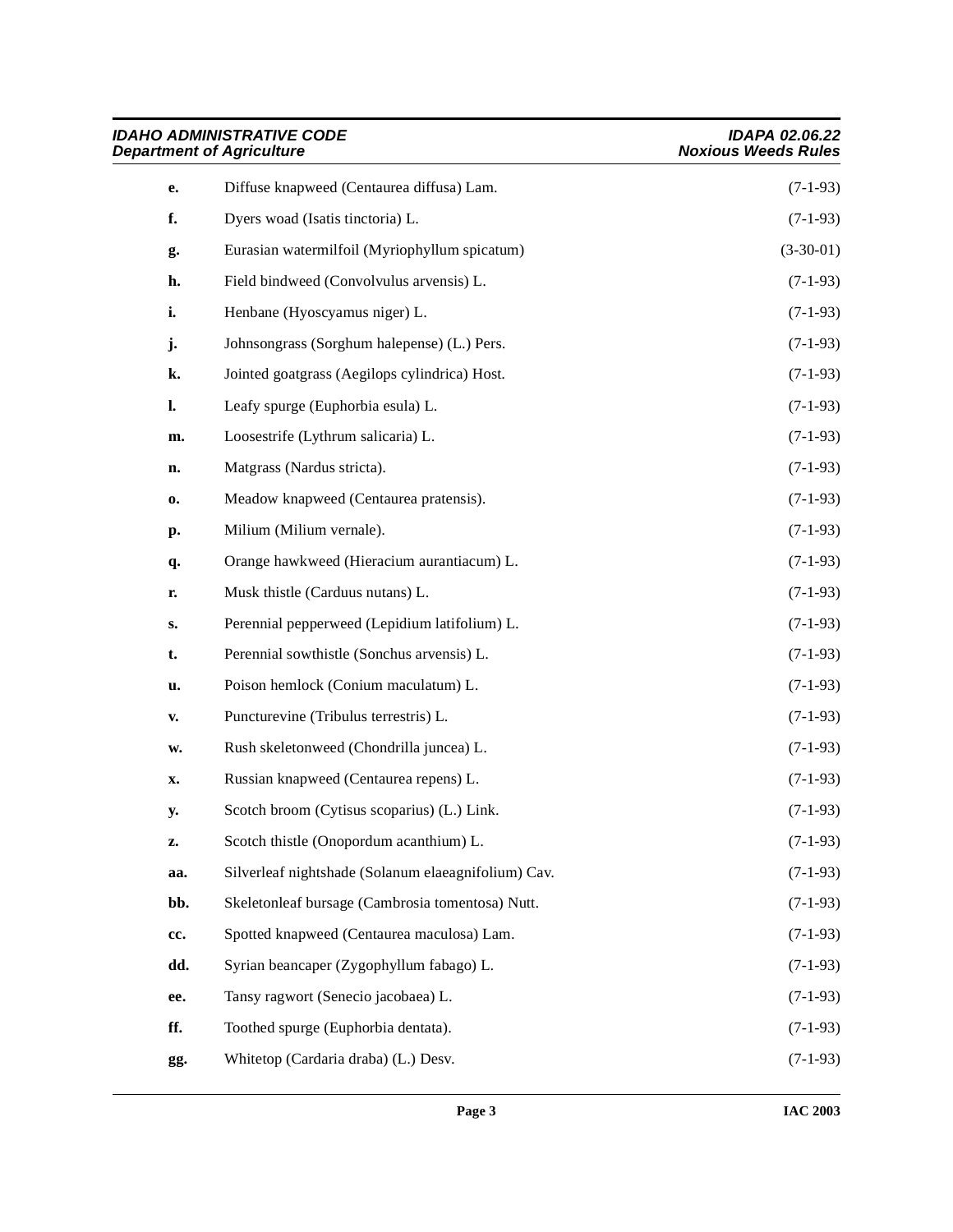<span id="page-3-5"></span>

| hh.           | Yellow hawkweed (Hieracium pratense) Tausch.                                                                                                                        | $(7-1-93)$ |
|---------------|---------------------------------------------------------------------------------------------------------------------------------------------------------------------|------------|
| ii.           | Yellow starthistle (Centaurea solstitialis) L.                                                                                                                      | $(7-1-93)$ |
| jj.           | Yellow toadflax (Linaria vulgaris) Mill.                                                                                                                            | $(7-1-93)$ |
| 02.           | Designation Of Articles Capable Of Disseminating Noxious Weeds. The following articles are<br>designated by the Director as capable of disseminating noxious weeds: | $(7-1-93)$ |
| a.            | Construction equipment, road building and maintenance equipment, and farm machinery. (7-1-93)                                                                       |            |
| b.            | Trucks and motorized vehicles.                                                                                                                                      | $(7-1-93)$ |
| c.            | Grain and seed.                                                                                                                                                     | $(7-1-93)$ |
| d.            | Hay, straw and other material of similar nature.                                                                                                                    | $(7-1-93)$ |
| е.            | Nursery stock.                                                                                                                                                      | $(7-1-93)$ |
| f.            | Feed and seed screenings.                                                                                                                                           | $(7-1-93)$ |
| g.            | Fence posts, fencing and railroad ties.                                                                                                                             | $(7-1-93)$ |
| h.            | Sod.                                                                                                                                                                | $(7-1-93)$ |
| i.            | Manure, fertilizers and material of similar nature.                                                                                                                 | $(7-1-93)$ |
| j.            | Soil, sand, and gravel.                                                                                                                                             | $(7-1-93)$ |
| $101. - 199.$ | (RESERVED).                                                                                                                                                         |            |

## <span id="page-3-7"></span><span id="page-3-1"></span><span id="page-3-0"></span>**200. TREATMENT OF ARTICLES.**

**01. Duty**. It shall be the duty of every person, before removing any article from any place that is infested with noxious weeds or before moving the article onto any public roadway, to enclose, clean, or treat the article in a manner that will prevent the spread of noxious weeds. (1-15-91) article in a manner that will prevent the spread of noxious weeds.

<span id="page-3-8"></span>**02. Treatment**. No article containing noxious weed propagules shall be sold or furnished to any person within this state, until it has been treated in a manner sufficient to eliminate all noxious weed propagating capability except when sold or furnished to a person for the purpose of destroying the viability of the noxious weed propagules.  $(1-15-91)$ 

## <span id="page-3-2"></span>**201. -- 299. (RESERVED).**

#### <span id="page-3-6"></span><span id="page-3-3"></span>**300. SPECIAL MANAGEMENT ZONES.**

Special management zone designation shall define the geographical location of the zone, identify noxious weeds which will receive modified control, and delineate the modified control. (1-15-91)

## <span id="page-3-4"></span>**301. -- 999. (RESERVED).**